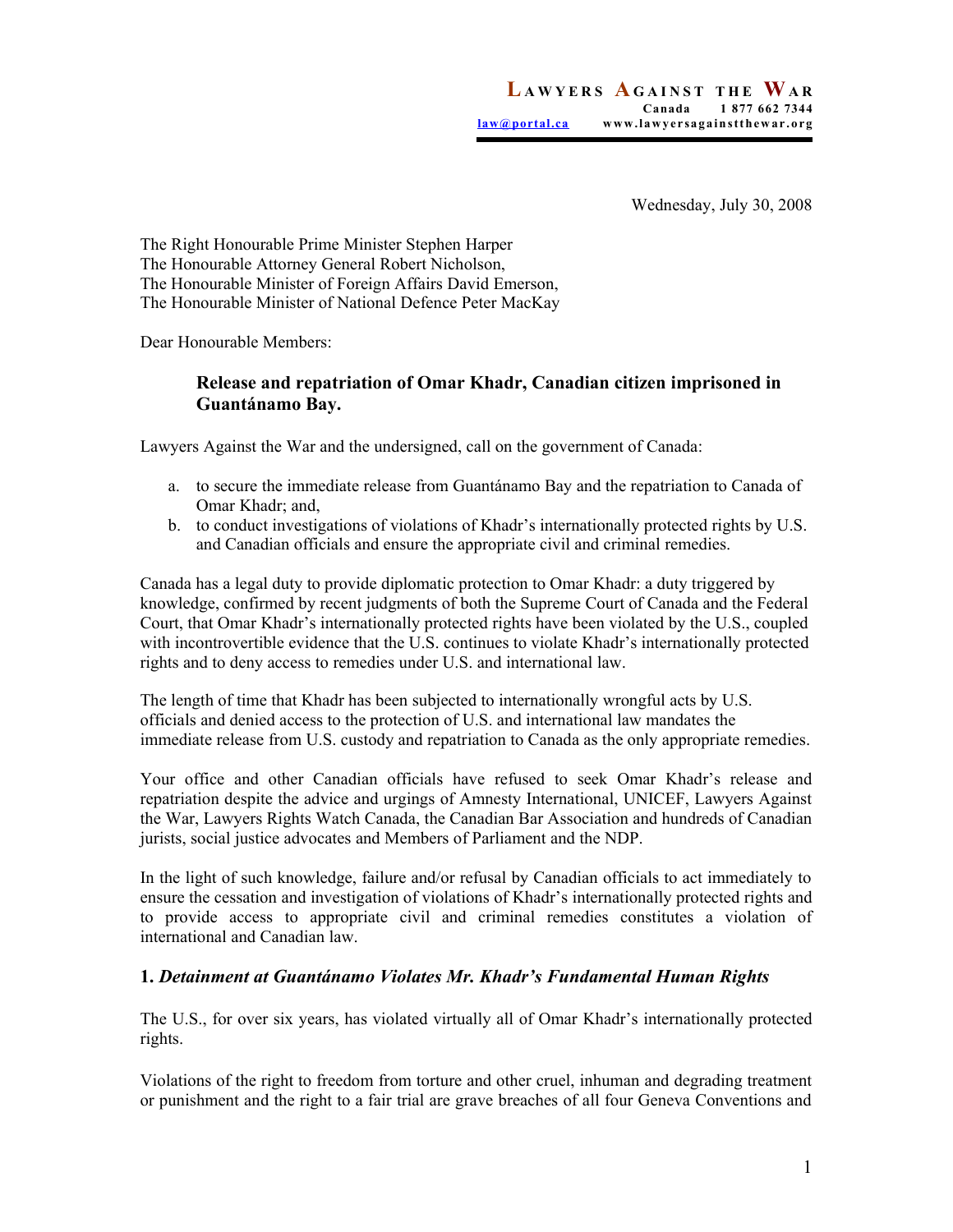allegations of such violations trigger Canada's legal duty to act to effectively to both prevent further injury to Khadr and to investigate and prosecute violations against him.

Canadian officials have known since July 2002 that Khadr was being held and treated in violation of both the Convention against Torture (CAT) and the Geneva Conventions. Over four years ago, the U.S. gave written notice to Canada that they were subjecting Khadr to treatment prohibited by CAT.

Omar Khadr's rights to a fair trial, an independent judiciary, habeas corpus and other due process rights were violated through the Combatant Status Review Tribunals and are now being violated through the *Military Commissions Act, 2006* (MCA) process. The U.S. is purporting to try Khadr for *ex post facto* offences under the MCA. MCA proceedings violate internationally protected fair trial rights by, *inter alia,* permitting the use evidence obtained by torture or prohibited treatment, denying the accused access to exculpatory evidence and the right to cross-examine witnesses, allowing prosecution for ex *post facto* offences, denying the right to *habeas corpus*, denying the right to invoke the protection of the *Geneva Conventions* and denying the guarantee to have rights determined by an independent and impartial judiciary.

The illegality of the detention and treatment of Guantánamo Bay prisoners and of the MCA process is now a matter of public record and has been confirmed by courts, monitoring bodies, human rights organizations and experts. Some examples:

- In July 2004 the International Committee of the Red Cross (ICRC) reported that interrogation techniques used at Guantánamo Bay were "tantamount to torture".
- On June 28 2004 the U.S. Supreme Court in *Rasul et al v. Bush, President of the United States et al***;** (renamed *Hicks v. Bush et al* on the release of Rasul) 124 S. Ct. 2686 (2004) held that the indefinite detention of and denial of habeas corpus to Guantánamo Bay prisoners, violates U.S. law. The court ruled that "detainees at Guantanamo Bay are being held indefinitely, and without benfit of any legal proceedings to determine their status...". The U.S. continues to deny habeas corpus to Khadr.
- On June 29, 2005 the U.S. Supreme Court in *Hamdan v. Rumsfeld* ruled that "the military commission at issue lacks the power to proceed because its structure and procedures violate both the Uniform Code of Military Justice and the four Geneva Conventions signed in 1949." In response Congress passed the MCA which violates internationally protected fair trial rights including the non-derogable freedom from prosecution for *exposte facto* offences and the right to an independent judge.
- On August 8, 2005 the Federal Court of Canada in *Omar Ahmed Khadr by his Next Friend Fatmah El-Samnah v. The Queen*, found that "conditions at Guantánamo Bay do not meet Canada standards…" and, that, as a result, Omar Khadr was "in poor mental and physical shape…"
- On February 27 2006 five UN experts, including the Special Rapporteur on Torture, in a carefully prepared report entitled, *Situation of detainees in Guatánamo,* to the UN Human Rights Commission, determined that "sleep deprivation for several consequetive days" is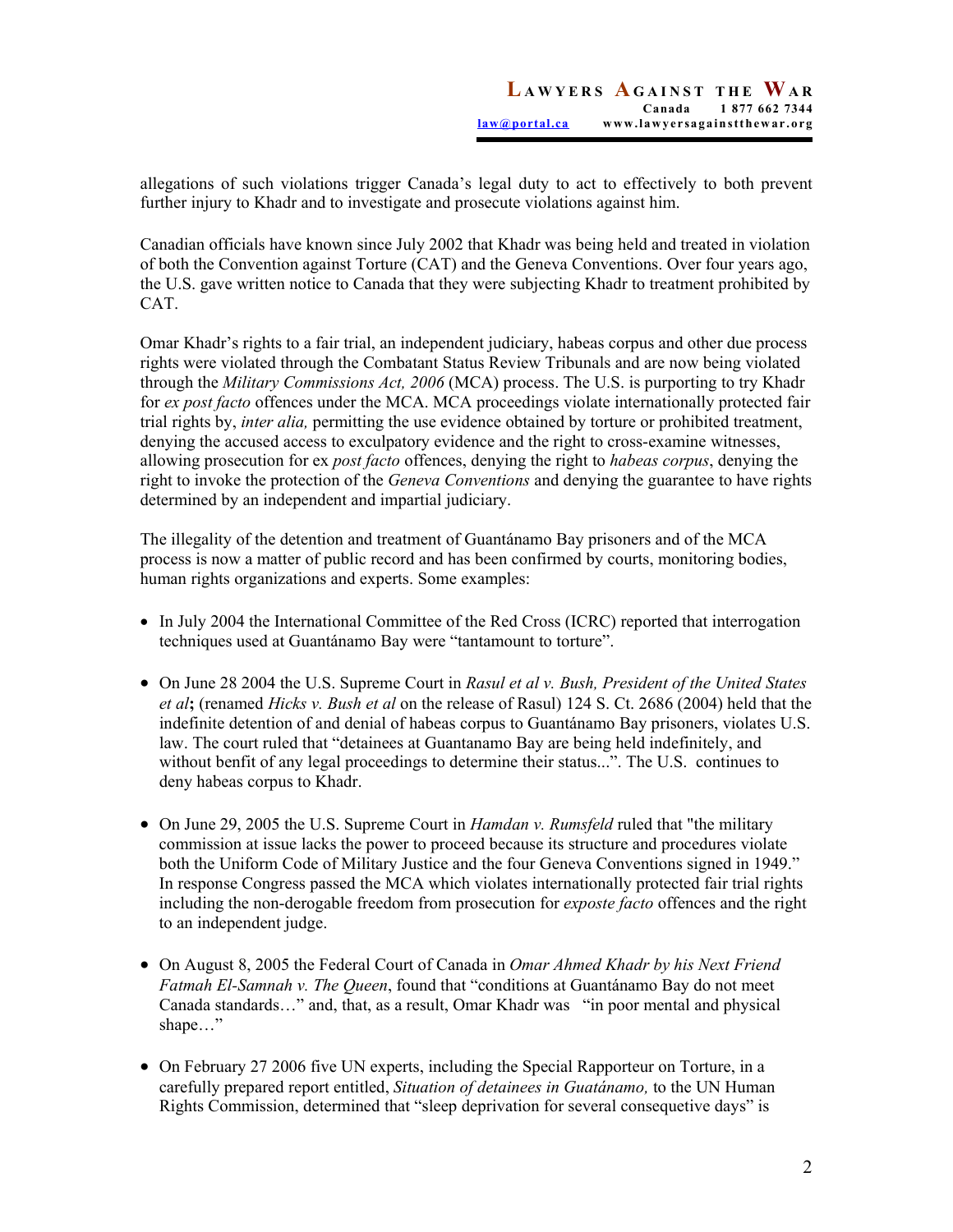torture, when used, as in Khadr's case, by officials, to enhance extraction of information, from a prisoner. The report also stated that indefinite detention without charge is "a violation of the convention against torture" and called for closure of Guantánamo Bay. Regarding the law, the UN experts concluded, "the legal regime applied to these detainees seriously undermines the rule of law and a number of fundamental universally recognized human rights, which are the essence of democratic societies. These include the right to challenge the lawfulness of the detention before a court…and the right to a fair trial by a competent, independent and impartial court of law…; they protect every person from arbitrary detention and unjust punishment and safeguard the presumption of innocence. (emphasis added)

- On June 4, 2007 Judge Peter E. Brownback, the presiding military judge under the MCA proceedings against Omar Khadr, dismisses the charges against Mr. Khadr on the basis that there is no jurisdiction to try the charges against him. The MCA purports to create criminal jurisdiction to try 'unlawful enemy combatants' and prohibits jurisdiction over 'lawful enemy combatants. (MCA, s. 9468d(b) states that military commissions "shall not have jurisdiction over lawful enemy combatants.") Military judge Keith F. Allred dismissed MCA proceedings against Salim Ahmed Hamdan on the same grounds. Khadr and Hamdan were designated enemy combatants by the extra-legal Combat Status Review Tribunal.
- On October 9, 2007 after re-instating charges against Khadr, U.S. prosecutors argued that under the MCA they are not required to identify witnesses who will testify against Mr. Khadr.
- January 2008 a released DFAIT internal training manual identifies the U.S. as a country where foreigners risk torture and Guantánamo Bay as a place where torture is likely practised. Specific methods of torture cited in the DFAIT training manual include sleep deprivation and isolation, both of which are known to be used on Khadr.
- On February 2 2008 the United Nations Children's Fund (UNICEF) adjudged the military commission incompetent to provide a fair trial. UNICEF issued a statement that Khadr's trial "…in front of a military commission not equipped to meet the required standards, would set a dangerous precedent for the protection of hundreds of thousands of children who find themselves unwittingly involved in conflict around the world," (emphasis added)
- In March 2008 Khadr's U.S. attorney reported that evidence of the firefight that resulted in Khadr's capture had been falsified to support the current charges against Khadr. Specifically Khadr's attorney alleged that the military commander's official report that a U.S. official killed the person who threw the grenade, was later altered to support the allegation that Khadr threw the grenade.
- On May 8, 2008, Judge Brownback threatened to suspend the MCA proceeding if prosecutors did not provide Khadr's attorney with documents, including copies of the Detainee Information Management System records related to Khadr's treatment in Guantánamo, investigator notes of witness interviews, details about the 'militants' killed in the 2002 firefight. On May 22 2008 the Pentagon removed Judge Brownback from the proceeding and replaced him with Judge Parrish.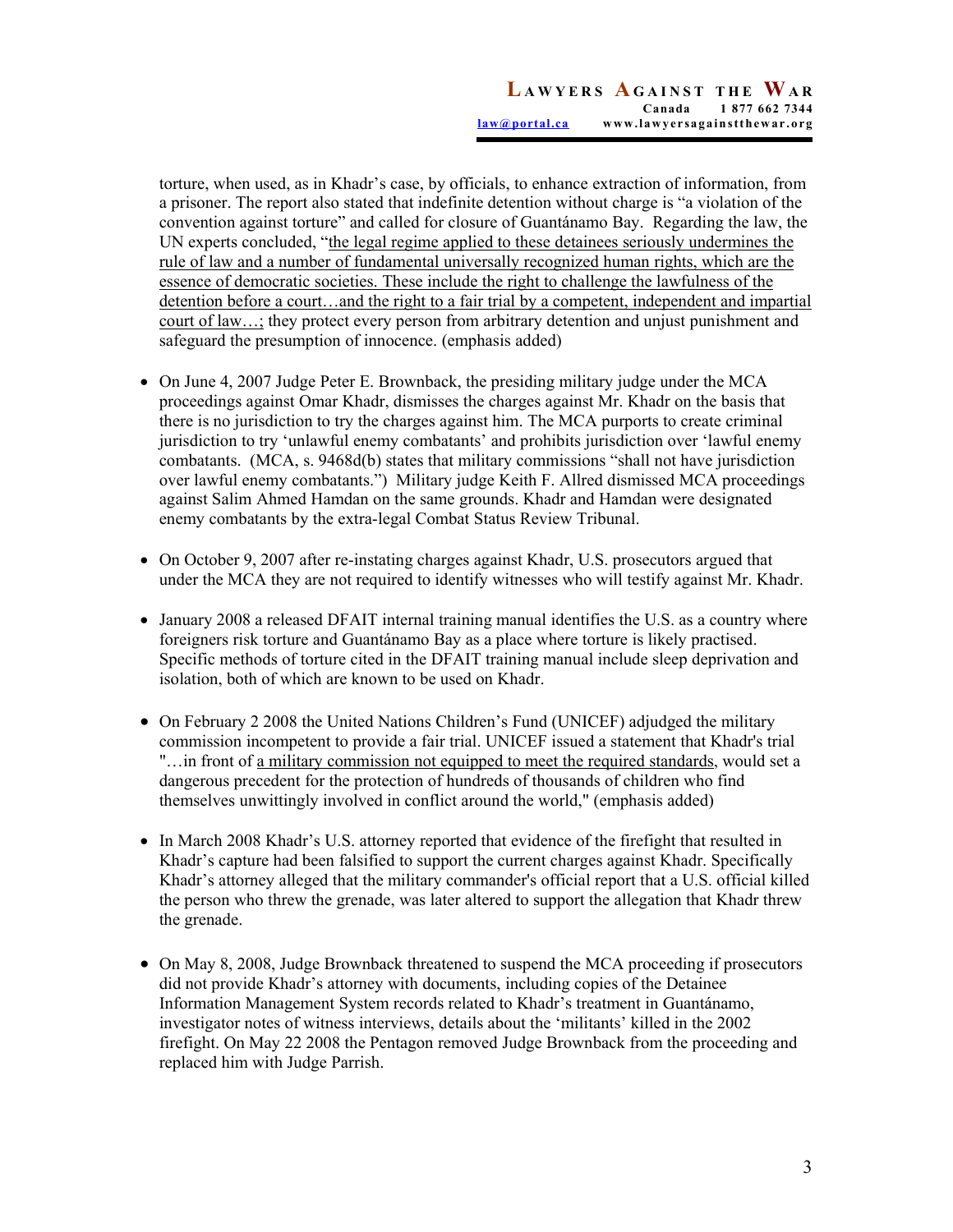- On May 28, 2008, the Supreme Court of Canada in *Canada (Justice) v. Khadr* ruled unanimously that "...the regime providing for the detention and trial of Mr. Khadr at the time of the CSIS interviews constituted a clear violation of fundamental human rights protected by international law." The Supreme Court of Canada therefore concluded that participation, by Canadian officials with the 'Guantánamo Bay process' was "contrary to Canada's binding international obligations." (emphasis added)
- On June 12, 2008, the U.S. Supreme Court in *Boumediene et al. v. Bush, President of TheUnited States, et al*, again ruled that Guantánamo Bay detainees have the right to habeas corpus and also the right to pursue appeals in the U.S. court system. Notwithstanding this ruling and the continued lack of disclosure by prosecutors, Judge Parrish set a 'trial' date of October 8, 2008 for the MCA proceedings against Khadr. The MCA denies both habeas corpus and the right an appeal *de novo* in the U.S. court system. Under the MCA appeals to the U.S. courts are limited to a review of whether the military commission followed MCA procedures.
- June 18 2008: U.S. retired Maj. General Antonio M. Taguba, speaking about U.S. treatment of prisoners in Iraq, Afghanistan and Guantanamo Bay wrote, "After years of disclosures by government investigations, media accounts, and reports from human rights organizations, there is no longer any doubt as to whether the current administration has committed war crimes. The only question that remains to be answered is whether those who ordered the use of torture will be held to account." (In 2003, Maj. Gen. Antonio M. Taguba was appointed to investigate allegations of abuse of prisoners at Abu Ghraib by U.S. military personnel and agents of the U.S. military. His report to the U.S. administration, *Investigation of the 800<sup>th</sup> Military Police Brigade—The Taguba Report w*as completed in February 2004.)
- On June 25, 2008, Justice Mosley of the Federal Court of Canada held that four Canadian officials violated international human rights laws when they interrogated Mr. Khadr at Guantánamo Bay. Mosley J., reviewing redacted materials produced by the government of Canada, concluded, "The practice described to the Canadian official in March 2004 [of steps taken by U.S. officials to prepare Khadr for a scheduled DFAIT interview] was, in my view, a breach of international human rights law respecting the treatment of detainees under UNCAT [CAT] and the 1949 Geneva Conventions. Canada became implicated in the violation when the DFAIT official was provided with the redacted information and chose to proceed with the interview." (emphasis added)
- July 9 2008 media outlets report documents released confirm that U.S. officials tortured Khadr, to "make him more amenable and willing to talk" to Canadian DFAIT officials, and that Canadian officials knew of the torture, by March 2004. U.S. officials subjected Omar Khadr to extreme and prolonged sleep deprivation, authorized as 'sleep adjustment' and dubbed by U.S. authorities as the 'frequent flyer program'. Prior to DFAIT's March 2004 visit, Khadr was moved every three hours for 21 days. Kahdr was then kept in isolation.
- July 2008: Jane Mayer in *The Dark Side* reports that the ICRC, in a 2007 report to the U.S. administration, concluded that the U.S. interrogation methods used at Guantánamo Bay are "categorically torture" and warned that, "the abuse constituted war crimes, placing the highest officials in the U.S. government in jeopardy of being prosecuted."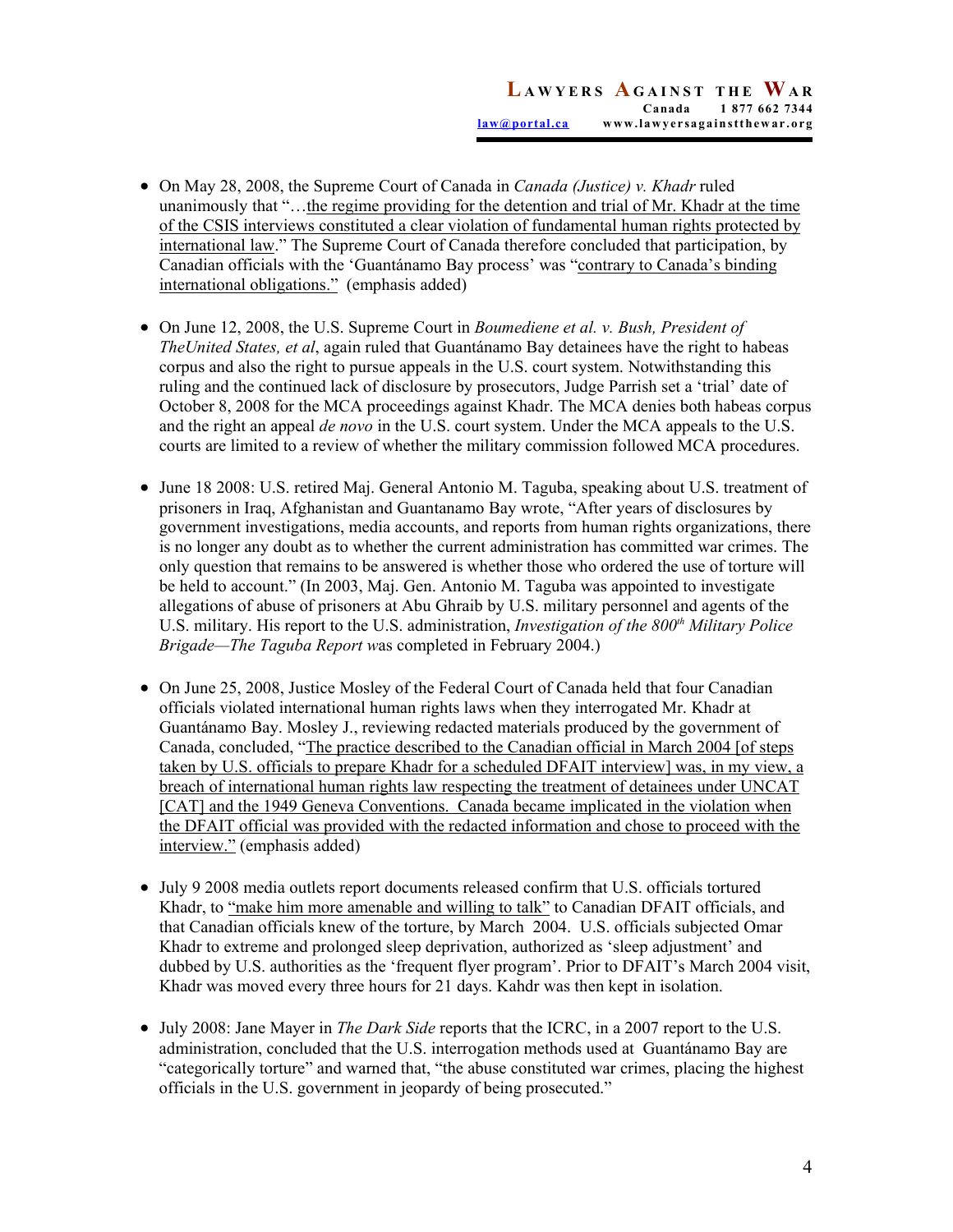# **2.** *The Canadian Government Has an Obligation to Secure Omar Khadr's Release and Repatriation and to Investigate Violations against him.*

Where, as here, the internationally protected rights of a Canadian citizen have been violated in part by Canada's participation, in a foreign process contrary to Canada's international human rights obligations, Canada is obligated to act **immediately** and **effectively** to ensure both the cessation of injuries and appropriate civil and criminal remedies for violations. This includes a duty to investigate violations by U.S. officials and violations facilitated by the acts of ommissions of Canadian officials.

Canada has ratified CAT and all four Geneva Conventions. Under Article 1 of all the GCs, Canada has an obligation to respect and to ensure respect for the Conventions "in all circumstances." Torture and inhuman treatment are grave breaches of the Geneva Conventions as are unlawful confinement and the denial of fair trial rights. Once Canada has notice of such breaches, Canada is legally required to,

"…search for persons alleged to have committed, or to have ordered to be committed, such grave breaches, and shall bring such persons, regardless of their nationality, before its own courts. It may also, if it prefers, and in accordance with the provisions of its own legislation, hand such persons over for trial to another High Contracting Party concerned, provided such High Contracting Party has made out a prima facie case." (see GC III Art. 130, GC IV Art. 146.)

Under CAT, Art. 12, Canada has also an urgent duty to investigate allegations of torture and of other cruel, inhuman or degrading treatment as part of its duty to prevent such crimes. The CAT Committee rulings establish that delay by a state to investigate allegations of torture *or* inhumane or degrading treatment is itself a violation of CAT. (see *Halimi-Nedzibi v. Australia* in which a 15-month delay was adjudged a breach of Article 12 and also *Blanco Abad v. Spain* where a delay of 32 days was held by the CAT Committee to be a breach of Article 12.

The MCA proceedings and Khadr's confinement and his treatment in U.S. custody constitute grave breaches of the Geneva Conventions. The U.S. government, as a matter of policy, has made it clear that it will continue to violate the Geneva Conventions notwithstanding the decisions of the U.S. Supreme Court. The *only* way Canada can assure cessation of injuries and ensure respect for the Geneva Conventions and other applicable laws, in these circumstance is to secure Khadr's release and repatriation.

## **3.** *International Law Provides a Positive Obligation to Protect Citizens when it is necessary to do so to uphold internationa law*

The Prime Minister and other Canadian officials have stated that Khadr must 'exhaust U.S. remedies' before the government of Canada will act. At best such remarks indicate ignorance of the law: at worst they evince an intention to participate in continuing violations of obligations under both international and Canadian law.

Such remarks also violate principles adopted by the International Law Commission (53rd Session, 2001) in the *Articles on Responsibility of States for International Wrongful Acts* that prohibit states from recognizing as lawful a serious breach of an obligation arising under a peremptory norm of international law. (such as the obligations to ensure protection from torture,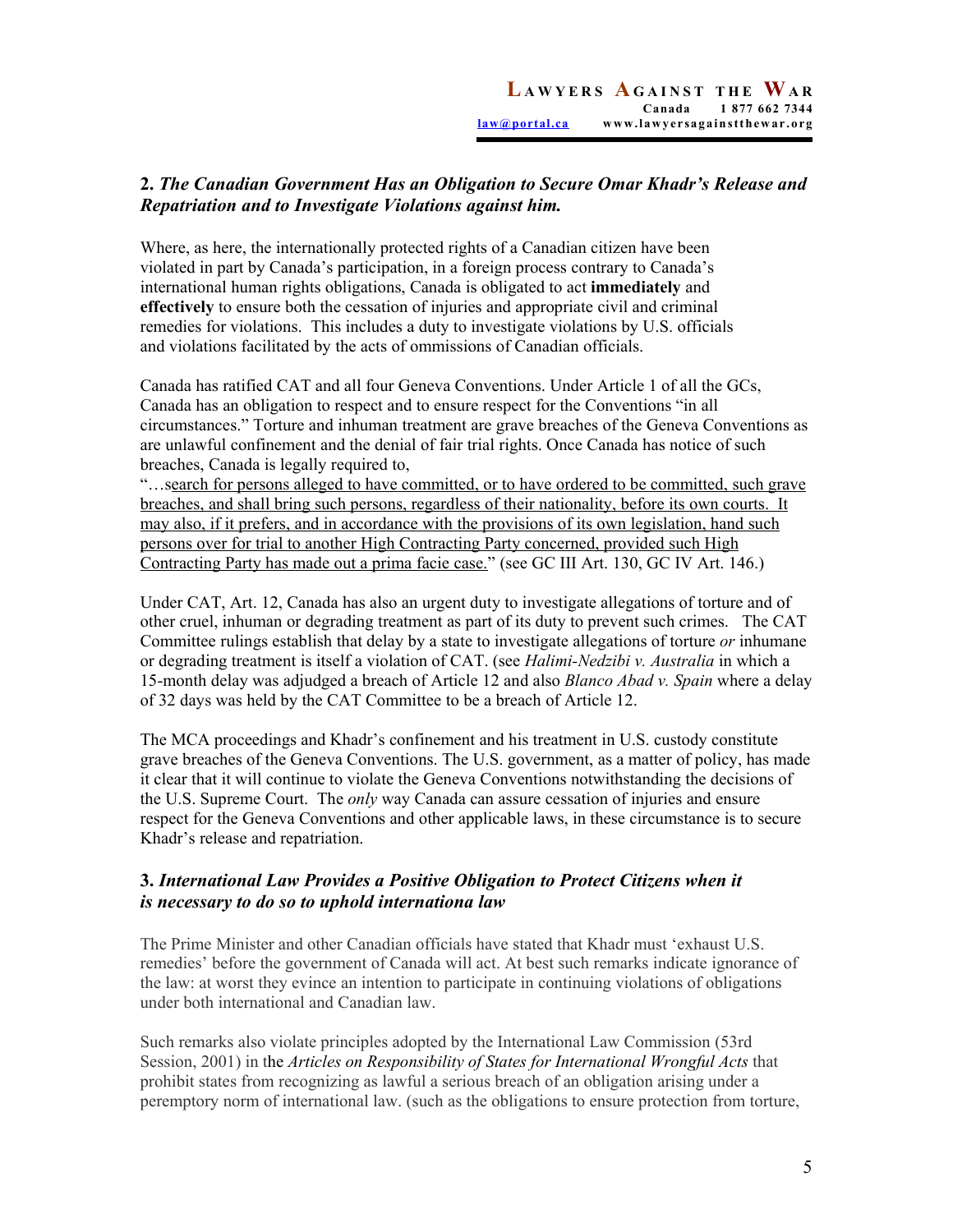the right to habeas corpus, freedom from *ex poste facto* prosecutions and a fair trial before an independent judge.)

The principles of international law and comity of nations that normally require Canadian officials operating abroad to comply with local law do not extend to processes that violate Canada's binding international human rights obligations.

**International law provides states with the right to exercise both consular assistance and diplomatic protection to nationals abroad. Broadly speaking, the purpose of consular assistance is prophylactic: to allow a state to prevent a national from being subjected to internationally wrongful acts while in the custody of another state. The purpose of diplomatic protection is remedial: to provide effective protection to an injured national and "obtain reparation for the internationally wrongful acts committed' and to uphold international law.** 

**The** U.S. capture and imprisonment of Khadr in July 2002 triggered Canada's right to both provide consular assistance and to provide diplomatic protection. I**n violation of the** *Vienna Convention on Consular Relations,* the U.S. **denied Canada the right to provide consular assistance: Canada has refused to provide diplomatic protection.** All Western nations except Canada, have secured the release and repatriation of their citizens--Denmark, Germany, Spain, France. The U.K. secured the release of non-national U.K. residents.

The right to provide diplomatic protection becomes an imperative when, as in the Khadr case, significant injury of internationally protected right(s) has occurred, local remedies are futile or unavailable through delay or denial and there is a risk of further injury. In these circumstances, the duty to uphold international law—to prevent and punish violations--is paramount.

### **4.** *U.S. Domestic Remedies Are Futile*

In these circumstances Canadian officials cannot rely on the principle of exhausting local remedies as a legal justification for inaction. The principle that local remedies must be exhausted prior to the exercise of diplomatic protection does not apply to the Khadr case. The law is clearly established that this principle does not and cannot apply where *any* of the following conditions exist: available remedies are ineffective, there has been a delay in allowing access to local remedies, exhausting such remedies would be futile, the injured person has been denied access to local remedies or the holding state does not have an adequate system of judicial protection. All of these conditions apply to the Khadr case.

Some examples:

- $\triangleright$  Re: available remedies are ineffective: There are no potentially effective remedies available. In any event, the U.S. claims the right to continue to detain even those acquitted through the MCA process.
- $\triangleright$  Re: delay: Khadr was held incommunicado and denied access to a lawyer for over two years. (July 27/02 to November/04) International courts have determined that such delay in providing access to a lawyer is fatal to fair trial rights. (see ECtHR in *Magge v. UK* ) All other delays in Khadr's case, including delays to lay charges, disclose evidence, make witnesses available, allow habeas corpus, are serious violations of domestic and international law and constitute irremediable impediments to a fair trail.
- $\triangleright$  Re: denial of access to local remedies: The U.S. continues to deny habeas corpus.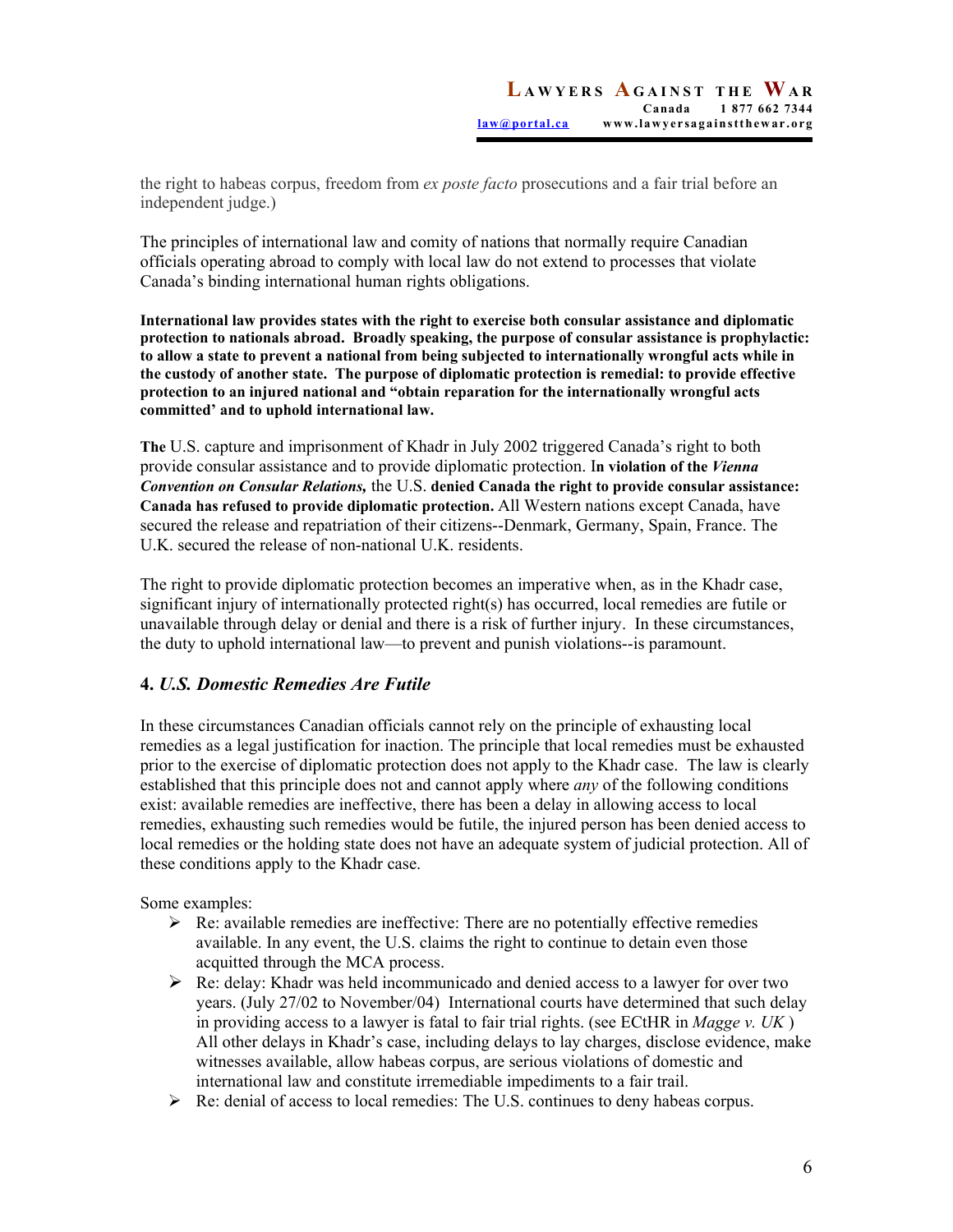$\triangleright$  Re: lack of adequate system of judicial protection. Judges who sit on the MCA hearings are not accountable through the normal judge advocate general system, but are accountable to the Executive Branch and are not independent from it.

### **5.** *Summary and Conclusion*

The duty of the government of Canada to secure the release and repatriation of Omar Khadr has been triggered by compelling evidence that Omar Khadr's rights, protected by Canadian and international law, have been violated by the U.S. during the six years that he has been forcibly confined in the Guantánamo Bay prison. Recently released evidence indicates that Canadian officials have participated, by acts and omissions, in the systematic violation of Khadr's rights.

The government of Canada also has a legal obligation to investigate U.S. and Canadian involvement in criminal violations of Mr. Khadr's rights.

Canada has both the legal duty and capacity to uphold international law by preventing further injury to Omar Khadr, conducting investigations of acts committed against him and ensuring the appropriate civil and criminal remedies. There is no other state that has both the capacity and duty to do so.

Lawyers against the War and the undersigned call on the government of Canada to adhere to legal obligations and to secure the immediate release from Guantánamo Bay and repatriation to Canada of Omar Khadr. Sincerely, Gail Davidson, **Lawyers Against the War**, Vancouver BC Graeme MacQueen, Ph.D., Dundas Ontario Bev Collins, Political Researcher/Speaker, Prince George BC Corinne Gallant, Teacher, Dieppe NB John Bart Gerald, poet, Ottawa Ontario Professor Francis A. Boyle, Esq., Champaign, Illinois USA Ted Kuntz, Canadian Citizen, Vancouver BC Rob Hughes, Barrister and Solicitor, Vancouver BC Hans G. Kratz, Chair of Parksville/Qualicum **KAIROS**, Parksville BC Derrick O'Keefe, co-chair of **StopWar.ca Coalition**, Vancouver BC Michaël Lessard, for **Réseau du Forum social de Québec** & for **Coalition de Québec pour la paix**, Quebec, QC Elsie Dean, **World Peace Forum Society** Board Member, Burnaby BC Dr. Ross Wilcock, Ladysmith BC Julie Maas, printmaker, Ottawa Ontario Mark Battersby, Ph.D.(Phil) Capilano University, North Vancouver BC Diana Davidson, C.M., LL.B., B.Ed., Vancouver BC Dr. Max Le Blond, Teacher, Sydney Australia Ruth Silvertaube, Attorney, Sunnyvale, CA Laura Savinkoff for **The Boundary Peace Initiative**, Grand Forks BC Sarah Bjorknas. library worker & Vancouver Catholic Worker, Vancouver BC Dr. Victoria Marie, Vancouver Catholic Worker, Vancouver BC

Chris Rooney, Vancouver Catholic Worker, Vancouver BC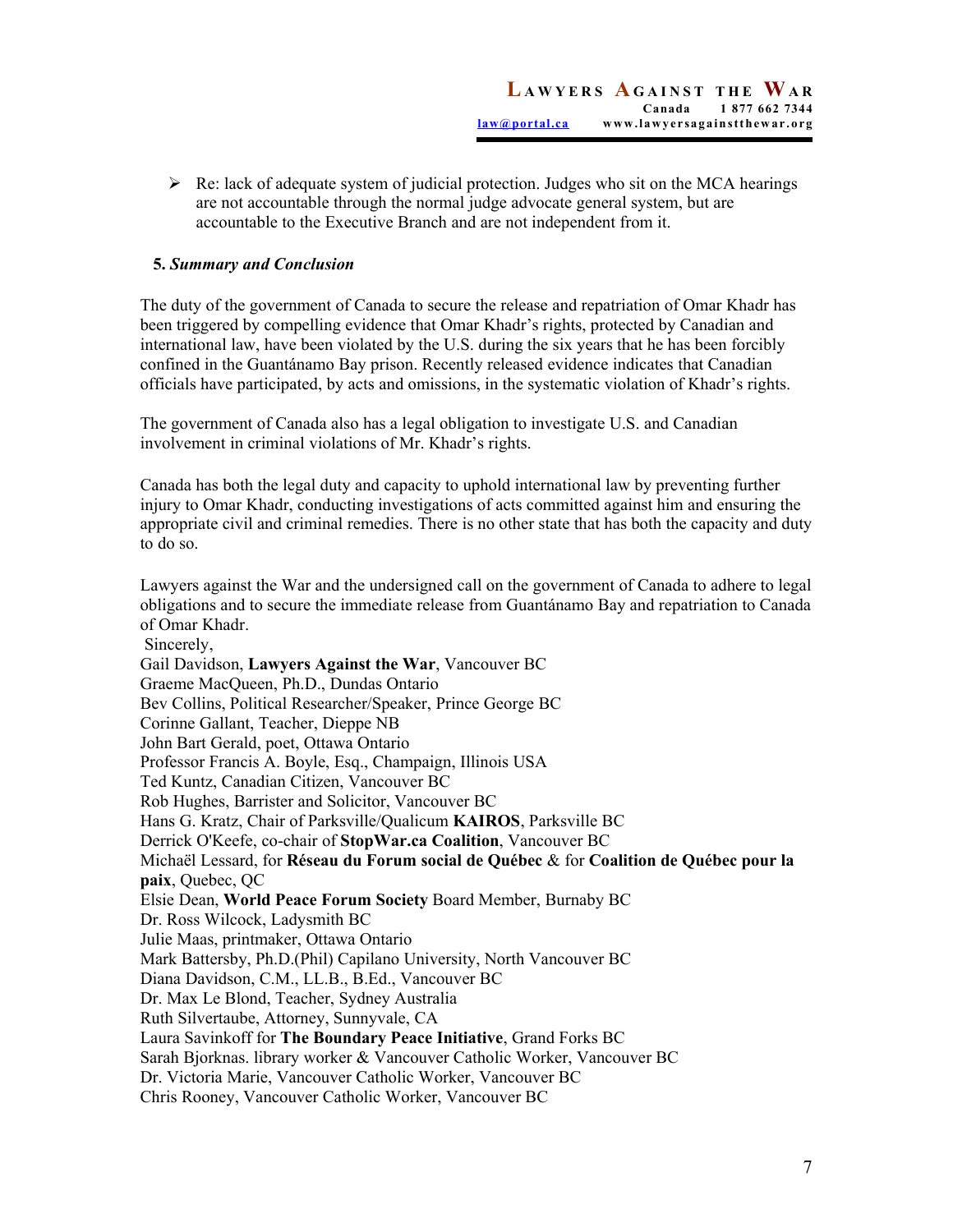Professor Marjorie Cohn, President for the **National Lawyers Guild**, San Diego CA Marjorie Robertson, B.Sc.N. M.Ed., Retired Professor of Nursing, Ottawa, ON Alma Norman - social activist, concerned citizen, retired teacher, Ottawa ON David Norman - Physician, concerned citizen, Ottawa, ON Stewart Seidel, Systems Analyst and Concerned Citizen, Vancouver, BC Rula Odeh, Concerned citizen, Montreal, Quebec Florence Stratton, Regina Saskatchewan Michael Byers, Canada Research Chair in Global Politics and International Law, UBC Mira Khazzam, Montreal, Quebec June Mitchell, Concerned Citizen Regina, SK Ian Woods, Publisher/Editor Global Outlook Magazine, Oro Ontario Linda Taffs, Peace Activist, Vancouver BC Khaled Mouammar National President for the **Canadian Arab Federation,** Toronto ON Lualhati Alcuitas, **Philippine Women's Centre of BC**, Vancouver BC Ann Thompson, BC Teachers' Federation, Vancouver BC Maria Fones, Citizen, London ON Caitlin Cassis, Student, Vancouver BC Kin Klonsky, writer, Vancouver BC Mary Ellen Belfiore, Researcher, Vancouver BC Laya Ramze, Teacher, Vancouver BC Sheila Paterson, Anglican Church, North Vancouver BC May Farrales, Chairperson, **BC Committee for Human Rights in the Philippines**, Vancouver Jennifer Godfrey, MSc Candidate, Burnaby BC Imtiaz Popat, Siraat Collective, Surrey BC Charles Boylan, Teacher, Vancouver BC Thomas Davies, Pipe-fitter, Vancouver BC Susan Morris-McEwan, Social Worker, Vancouver BC Lawrence Boxall, **Jews for a Just Peace**, Vancouver BC Ian Beeching, StopWar.ca, Vancouver BC Stephen Vonsychowski, Office Worker, Burnaby BC Erin Searle, Office Worker, Vancouver BC Azadeh Hosseini, Student, Vancouver BC Rana Nikkholgh, Office Worker, Vancouver BC Diane Tompkins, Teacher, Vancouver BC Karin Fernandez, Student, Vancouver BC Roland Verrier, Electrician, Coquitlam BC Juergen Dankwort, Researcher, Professor, Vancouver BC Amy Frueh, Student/Activist, Vancouver BC Matthew Morrow, Student, Vancouver BC Anolrez Pinochet, Worker, Vancouver BC Ronan David, Edmonton AB Crissy George, Vancouver BC Vikki Reynoulds, Activist, Vancouver BC Brian Peaslee, Librarian, Vancouver BC Brice Anyes, Early Childhood Educator, Paris France Chris Wardle, Admin Worker, Edinburgh, Scotland David Taub Bancroft, Library Worker, Vancouver BC Erin Pavan, Student, Vancouver BC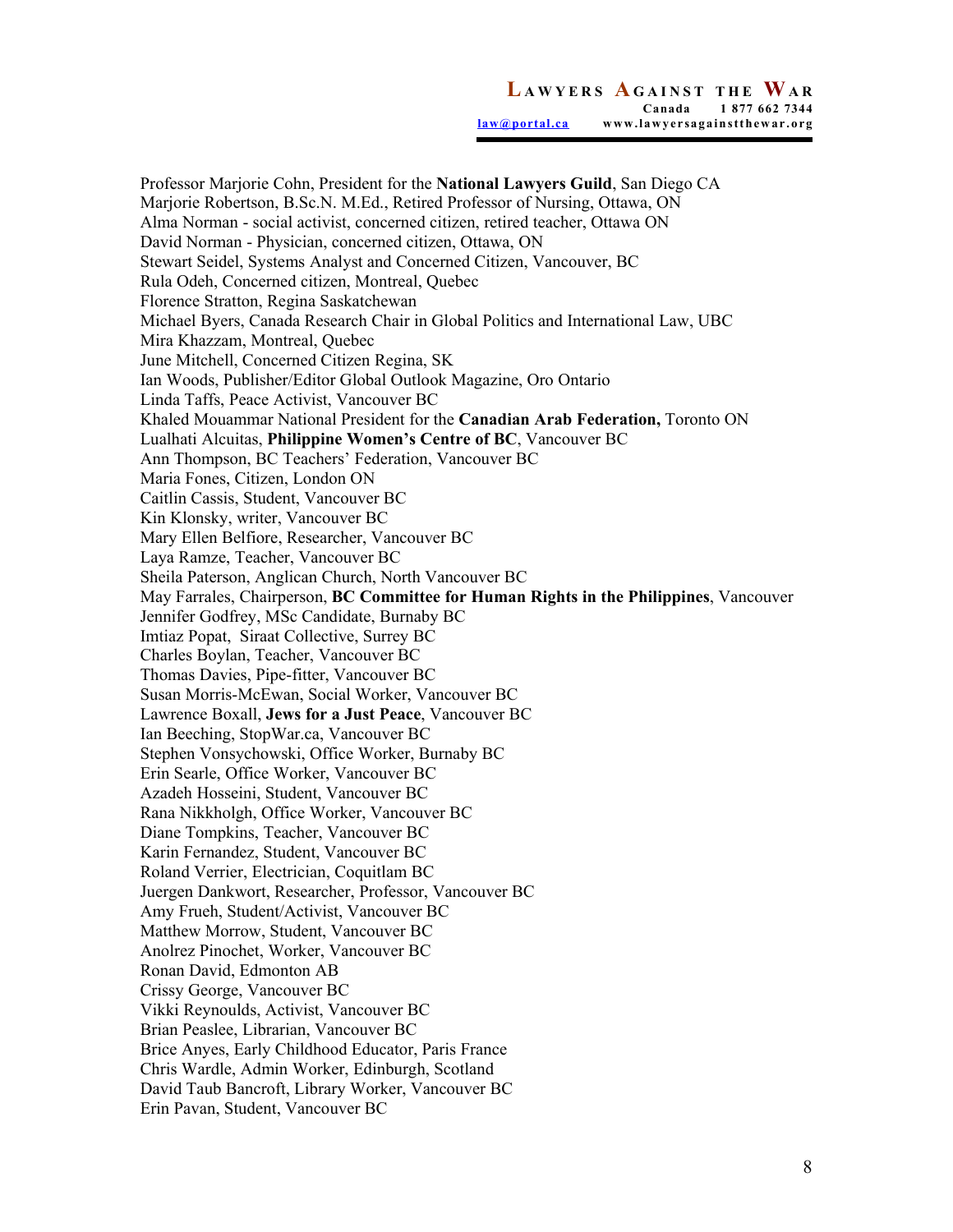**L AWYERS A GAINST THE WA R Canada 1 877 662 7344 law@portal.ca www.lawyersagainstthewar.org**

Chelliah Premarajah, Registered Nurse, Vancouver B C Michael Thompson, Concerned Citizen, Vancouver BC Carol Abbott, White Rock BC Bard Churcher, Administrative Assistant, Vancouver BC Abraham Chretien, Waiter, Montreal QC Durell Smith, Musician, Edmonton AB Todd Skitsko, Musician, Edmonton AB Kevin Wunderlich, Musician, Edmonton AB Frank Thibaudeau, Musician/Activist, Edmonton AB Ryan Loyer, Edmonton AB Reza Hosseini, Student, Vancouver BC Kambiz Rezzaie, Optician, Coquitlam BC Levon Slawter, Student, Coquitlam BC Tim Armstrong, Union Representative, Vancouver BC Dayla Hart, Student/Activist, Vancouver BC Ken Venables, Psychologist, Derby U.K. Christie Jordan, Education Consultant, Derby U.K. Don Wright, Activist, Vancouver BC Mohammed Hefnawi, Student, Vancouver BC Karima Hefnawi, Student, Vancouver BC Rawan Abulaban, Student, Burnaby BC Stuart Hammond, Researcher, Vancouver BC Michael Hildebrandt, Photographer, Vancouver BC David Yoon, Student, Vancouver BC Sam Wiese, Public Service Alliance of Canada—PSAC, BC Region, Burnaby BC Kay Sinclair, PSAC BC Vice-President, Surrey BC Roger Annis, Vancouver Socialist Forum, Vancouver BC Dwayne Cunningham, Vancouver BC B. Golembieski, Canadian Citizen, Vancouver BC Kate Hodgson, Vancouver BC Tim Kennelly, Burnaby BC Susan Stout, **Trade Union Committee for Justice in the Middle East**, North Vancouver Jon Tinker, Vancouver BC C. Quinn, Filmmaker, Vancouver BC Chris Hughes, Filmmaker, Vancouver BC Caitlin Morrison, Vancouver BC Stan Squires, Factory Worker, Vancouver BC Martine Hvezda, Dredging Technician, PMV, Richmond BC James Richardson, Burnaby BC Michelle Gaudry, Policy Coordinator, Fraser River Estuary Management Program, Burnaby BC Rev. Dr. Hanns F. Skoutajan and Marlene Skoutajan, Ottawa ON Mordecai Briemberg, YMCA International Peacemaker Award (2008), Vancouver BC Susan Howard-Azzeh, Chair for **Niagara Coalition for Peace**, St. Catherines, ON Richard Lee Deaton, Ph.D., LL.B., Ottawa ON Ruth Card, MSW, RSW, Regina, Saskatchewan John McNamer, Vietnam Veteran, Kamloops BC Simon Archer, Lawyer, Toronto ON Shirley Turcotte, Psychotherapist, Vancouver BC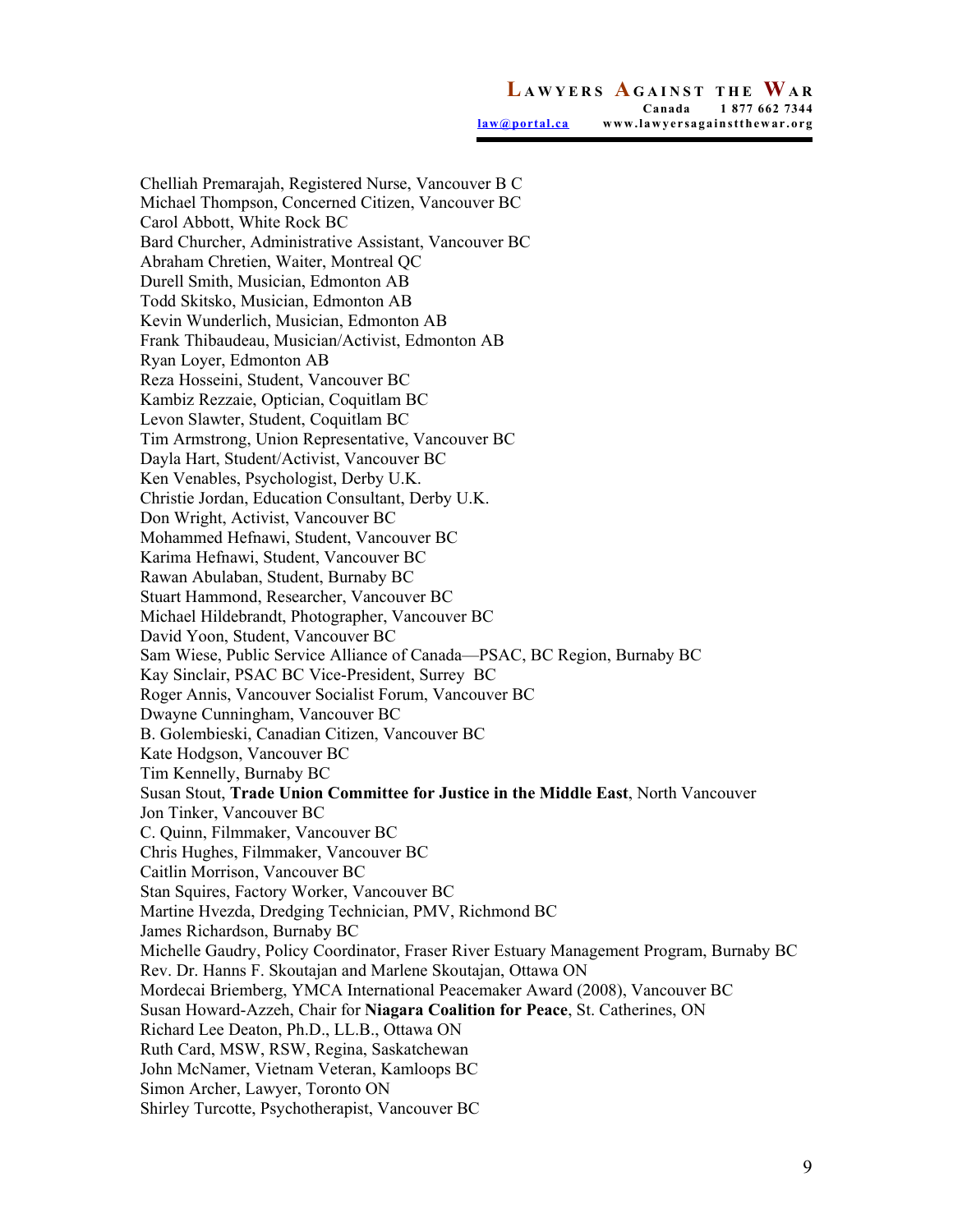**L AWYERS A GAINST THE WA R Canada 1 877 662 7344 law@portal.ca www.lawyersagainstthewar.org**

Paola Konge, Barrister & Solicitor, Hamilton Ontario Dr. Michael Gaspar, Physician, Barrie ON David E. Armstrong PhD., MacroEthics, Ottawa ON Clive Ansley, Barrister and Solicitor, Courtenay BC Del Baier, Christian Presbyter, Barrie ON Mardelle Baier, homemaker, Barrie ON Peter Gose, University Professor, Ottawa ON Joan Smallwood, Concerned Citizen, Vancouver BC Larry Smallwood, Concerned Citizen, Vancouver BC Ali Mallah, Vice President **Canadian Arab Federation**, Toronto ON Zafar Bangash, Director, **Islamic Society of York Region**, Richmond Hill ON Monique Pongracic-Speier, Barrister & Solicitor, Vancouver BC Lillian Kwan, Teacher, **Citizens For A Just Peace**, Kamloops BC Jolanta Malicki, Barrister & Solicitor, Toronto ON Paul Copeland, Barrister & Solicitor, Toronto ON Haroon Salamat**, The TARIC Islamic Centre,** Toronto ON Mohamed Alli, **CAW/TCA Manitoba Aboriginal/Workers of Colour Chairperson**, Winnipeg Ginger Richards, Concerned Citizen, Vancouver, BC Saara Wilson, Barrister & Solicitor, Aurora ON Irene MacInnes, recipient of Vancouver Citizen Peace Award 2003, Vancouver BC Sandra Bruneau, Executive Director Association of BC Deans of Education, Vancouver Krystyna Spanell, Kamloops BC Lisa Puharich, Counsellor, concerned Canadian citizen, Kamloops BC David Lethbridge, Ph.D. Professor of Psychology, Salmon Arm, BC Huberte Gautreau, Moncton, NB Aly Hindy, **Salaheddin Islamic Centre**, Toronto, ON D.Clifford Luyt, Barrister & Solicitor, Toronto ON Sid Shniad, Co-coordinator, **Independent Jewish Voices**, Surrey BC Andrea Bailey, Law Clerk, Territorial and Supreme Courts of Yukon, Whitehorse YT Jennifer Reid, Barrister & Solicitor, Rexton NB Siraj Ali, Chair **Al-Hadi Musalla Centre**, Toronto ON Asadullah Farahmand, **Al-Ansar Islamic Centre**, Toronto ON Saul Arbess, National Co-chair **Canadian Department of Peace Initiative**(CDPI), Victoria BC Michael J. Casas DDS MSc FRCD(C), Dentist, Toronto ON Coleen A. Swan, Kamloops, BC Syed Fayyaz Mehdi Rizvi, **Canadian Shia Muslims Organization,** Toronto ON Gulam Sajan, **Islamic Ahlul Bayt Assembly of Canada,** Richmond Hill ON George Richards, Vice President **Kootenay Region Branch UNAC**, Castlegar BC Lois France, retired, Wiarton, ON Dr. Cynthia Wright, York University, Toronto ON Ehab Lotayef, V.P. Communications, **Parole Arabe,** Montreal QC Bill Bhaneja, PhD, researcher, Ottawa ON Sonja Vernon-Wood, Realtor, Lee Creek BC Dorothy Creaser, Activist, Toronto ON Paul Orlowski, PhD, Department Head/Teacher Education Program, UFV, Chilliwack BC Robert Acheson, Co-Chair**, CDPI**, Toronto, Ontario Maung Tin, Former general Secretary **Arakanese Muslim Association**, Arakan Burma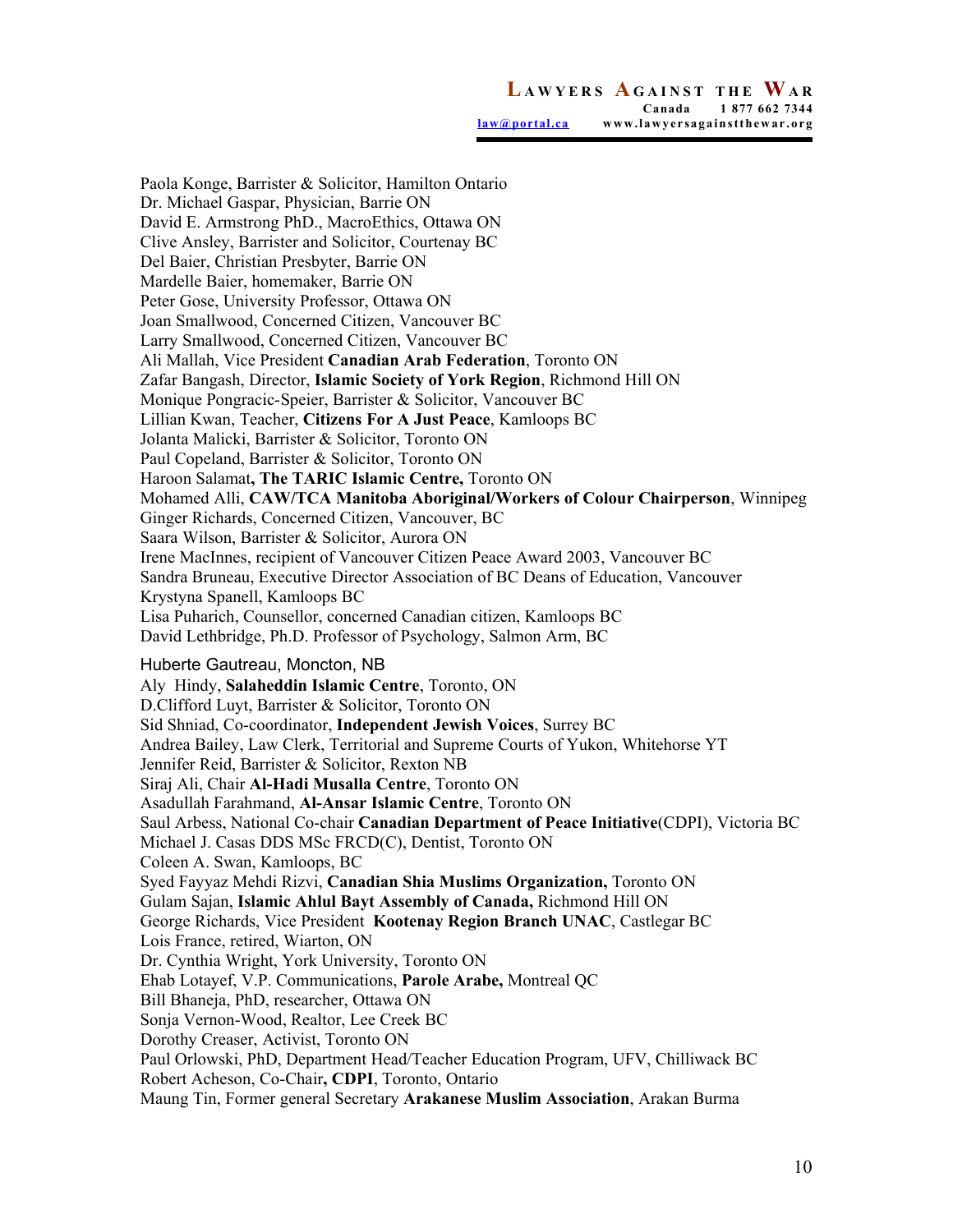Margaret and Brian John, Hamilton ON Federico Allodi, MD, founder, **Canadian Centre for Torture Victims**, Toronto ON Natalie P. LaRoche, Member : JVP, CUPE 79, Toronto ON Merle Viaud, teacher/Canadian who cannot tolerate injustice, Vancouver BC Ron Strand, Vancouver BC Marguerite Warner, health researcher and educator, peace activist, Winnipeg Man Allen R. Wells, Sarnia ON Meindert Stelling, President, **Dutch Association of Lawyers for Peace**, The Netherlands Glenn Michalchuk, Chair for **Peace Alliance Winnipeg**, MB Peter R. Smith, Professional Engineer, Bright's Grove ON Latifah Larisa Brett, Designer, Grandmother, concerned citizen, Langley/Vancouver BC Darrell Rankin, Leader, Communist Party of Canada – Manitoba, Winnipeg MB Blair Redlin, Researcher, Vancouver BC Mary-Jo Nadeau, Lecturer and contract faculty, Toronto ON Antony C. Black, Journalist/Global Affairs Editor *Mayday Magazine*/Teacher, Hamilton ON Hugo Nelson, Vancouver BC Ibrahim Hayani, Professor of Economics, Ryerson University, Toronto ON Garry Worth, Concerned Citizen, Kamloops BC Faisal Kutty, **Canadian Muslim Civil Liberties Assoc.**, Lawyer/Ph.D. (Cand.), Toronto ON Tom Newberry, Kamloops BC Dr Qais Ghanem, Physician, affiliation U. of Ottawa, Green Party cand./Ottawa S., Ottawa ON Yvon Raoul, Retired teacher, Vancouver BC Eileen Bell and Ron Mills, Moyie Springs Idaho US Mohamed S. Kamel, Acting President, **Canadian Muslim Forum** (FMC-CMF), Montreal Miguel Figueroa, Leader, Communist Party of Canada Rinaldo Walcott, Ph.d., Professor, Toronto ON Penny Joy, Chair: **Victoria Restorative Justice Society**, Victoria BC Kelly Dowdell, Program Mgr Parhad Programmes & Consortium for Peace Studies, U of Calgary Lynn Webster, concerned Canadian citizen, Kamloops BC Chris and Mary Fogarty, Chicago IL, US Doug Daniels, Ottawa ON Barbara Bartibogue, President Local 80035 Union of Burnt Church First Nation Employees, NB Anne Grube, concerned Canadian citizen, Kamloops, BC Jason Gratl, Lawyer, Vancouver BC Ajamu Nangwaya, Ph.D. candidate and trade union leader, Toronto ON Evert Hoogers, Retired postal worker, Ottawa ON Bahar Karbakhsh-Ravari, Law Student (University of Ottawa), Maple, ON Peter Dale Scott, Professor of English Emeritus, University of California US Don Currie, **Canadian Peace Congress**, Retired industrial worker, Slocan BC Hope Richards, Penetanguishene ON Susan Gurofsky, Technician, Ottawa ON Robert S. Gee, Barrister & Solicitor, Hamilton ON Janina Fogels, Lawyer, Toronto ON Carole Gillis, Teacher, Kamloops BC Bill Ligertwood, Kamloops BC Naeem Siddiqi, Canadian Muslim Civil Liberties Association Jeff Bennie, National Health and Safety Officer/Membership Programs Branch, PSAC, Ottawa Karen St.Cyr, Community School Coordinator, Cupe Local 606 member, Nanaimo BC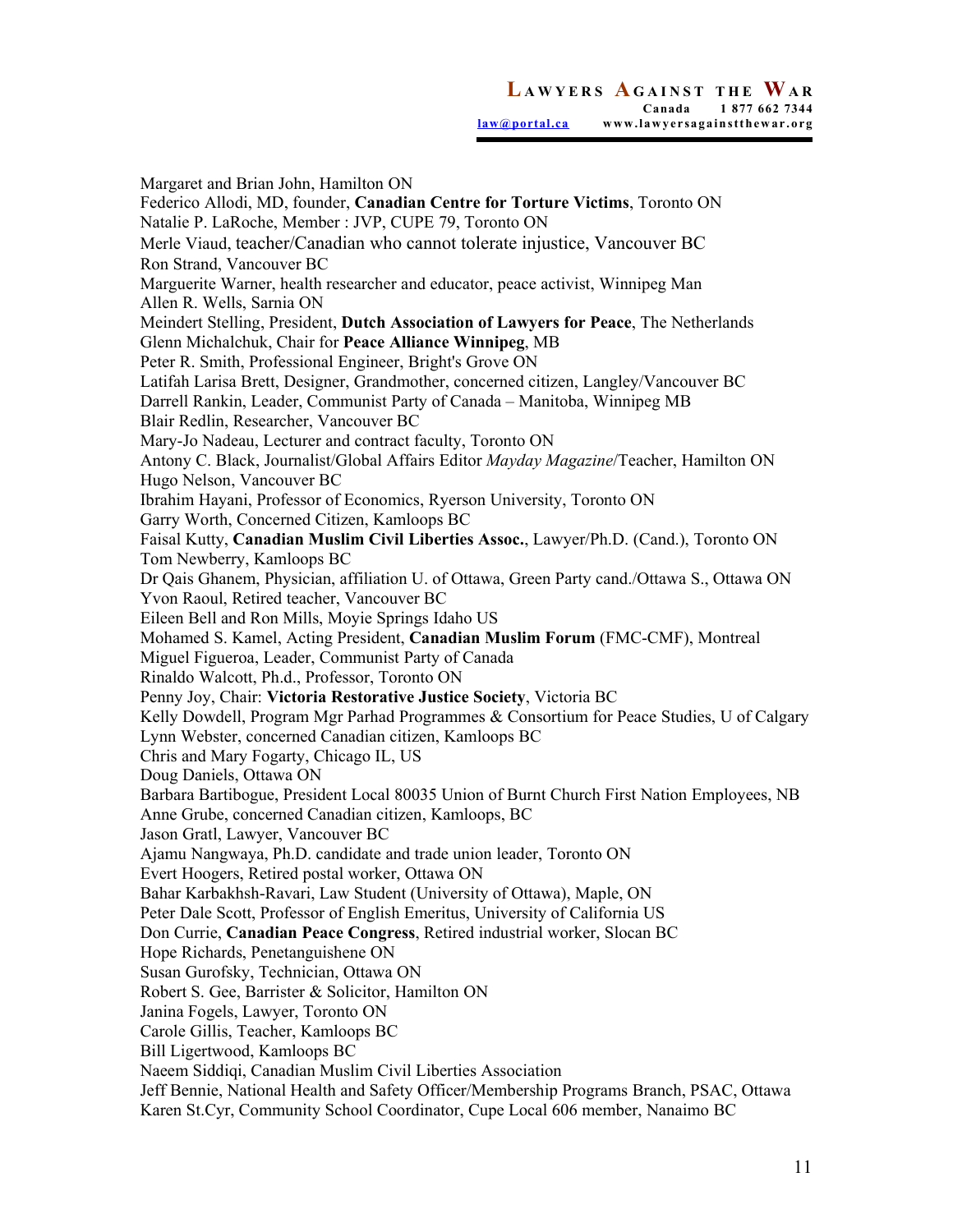Ralph Jones, Electrician, HEU member, Nanaimo BC Nalini Mohabir, PhD Student at the University of Leeds (UK), Toronto ON Andrea Chisholm, M.Ed., LL.B., Fonthill ON John Abrams Law Office, Criminal and Immigration Law, Hamilton ON Kelly Anthony, PhD. Social Psychologist/Health Studies Lecturer, U of Waterloo, Waterloo ON Drs. Samia Khan & Robert Vanwynsberghe, Professors, University of BC, Vancouver BC Liam McHugh-Russell, Student-at-Law, Toronto ON Christine A. Lund, BA, LLB, Criminal Defense Counsel, Brampton ON Sandra Nelken, Nelson BC Peter Prontzos, Political Science Instructor, Langara College, Vancouver BC Larry Negrave, Concerned citizen – retired, Calgary AB Almas Zakiuddin, PhD candidate, Burnaby BC Amina Jamal, Assistant Professor of Sociology, Toronto ON

Cc. Hon. Stéphane Dion Leader of the Opposition House of Commons Ottawa, Ontario K1A 0A6 Fax: (613) 996-6562 EMail: Dion.S@parl.gc.ca

Hon. Jack Layton New Democratic Party House of Commons Ottawa, Ontario K1A 0A6 Fax: (613) 995-4565 Email: Layton.J@parl.gc.ca

Gilles Duceppe, MP Bloc Québécois House of Commons Ottawa, Ontario K1A 0A6 Fax: (613) 954-2121 Email: Duceppe.G@parl.gc.ca

Dawn Black, 1116 Austin Avenue, Coquitlam, BC V3K 3P5 Tel: (604) 664-9229 Fax: (604) 664-9231